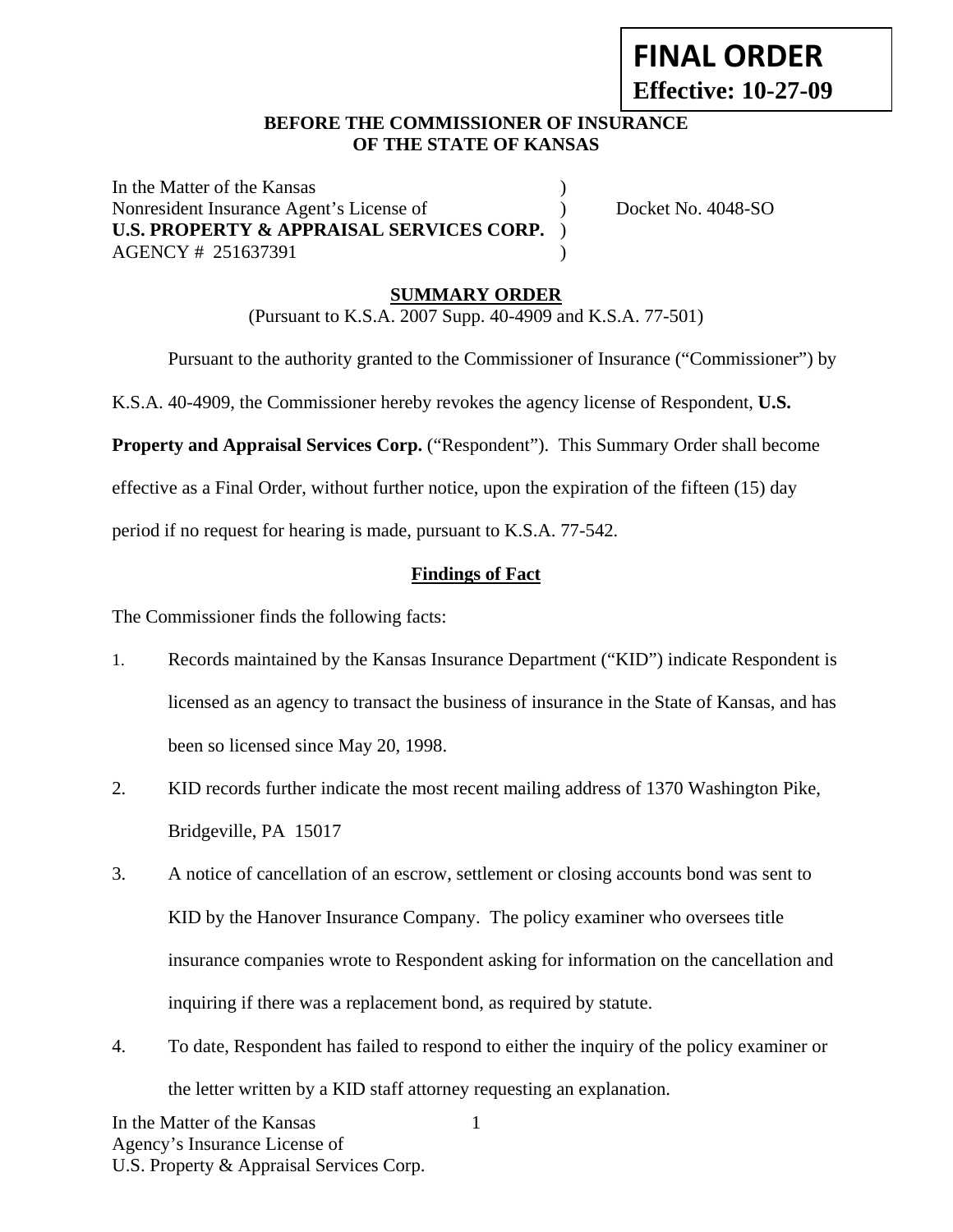## **Applicable Law**

- 5. K.S.A. 40-2,125(b) requires a person to respond to any proper inquiry of the commissioner.
- 6. K.S.A. 40-1139 requires title insurance agencies who handle escrow, settlement or closing accounts money to file a surety bond or irrevocable letter of credit with the Commissioner of the Kansas Insurance Department.
- 7. K.S.A. 40-4909 states, in pertinent part:
	- (a) The commissioner may deny, suspend, revoke, or refuse renewal of any license issued under this act if the commissioner finds that the applicant or license holder has:

(8) Used any fraudulent, coercive, or dishonest practice, or demonstrated any incompetence, untrustworthiness or financial irresponsibility in the conduct of business in this state or elsewhere.

- (b) In addition, the commissioner may suspend, revoke or refuse renewal of any license issued under this act if the commissioner finds that the interests of the insurer or the insurable interests of the public are not properly served under such license.
- 8. K.S.A. 40-4909(a)(2)(A) permits the revocation of a license if the producer violates "[A]ny provision of chapter 40 of the Kansas Statutes Annotated, and amendments thereto, or any rule and regulation promulgated thereunder.

#### **Conclusions of Law**

- 9. The Commissioner has jurisdiction over Respondent U.S. Property & Appraisal Services Corp. as well as the subject matter of this proceeding, and such proceeding is held in the public interest.
- 10. The Commissioner finds, pursuant to K.S.A. 40-4909(b), that the insurable interests of the public are not properly served under Respondent's license.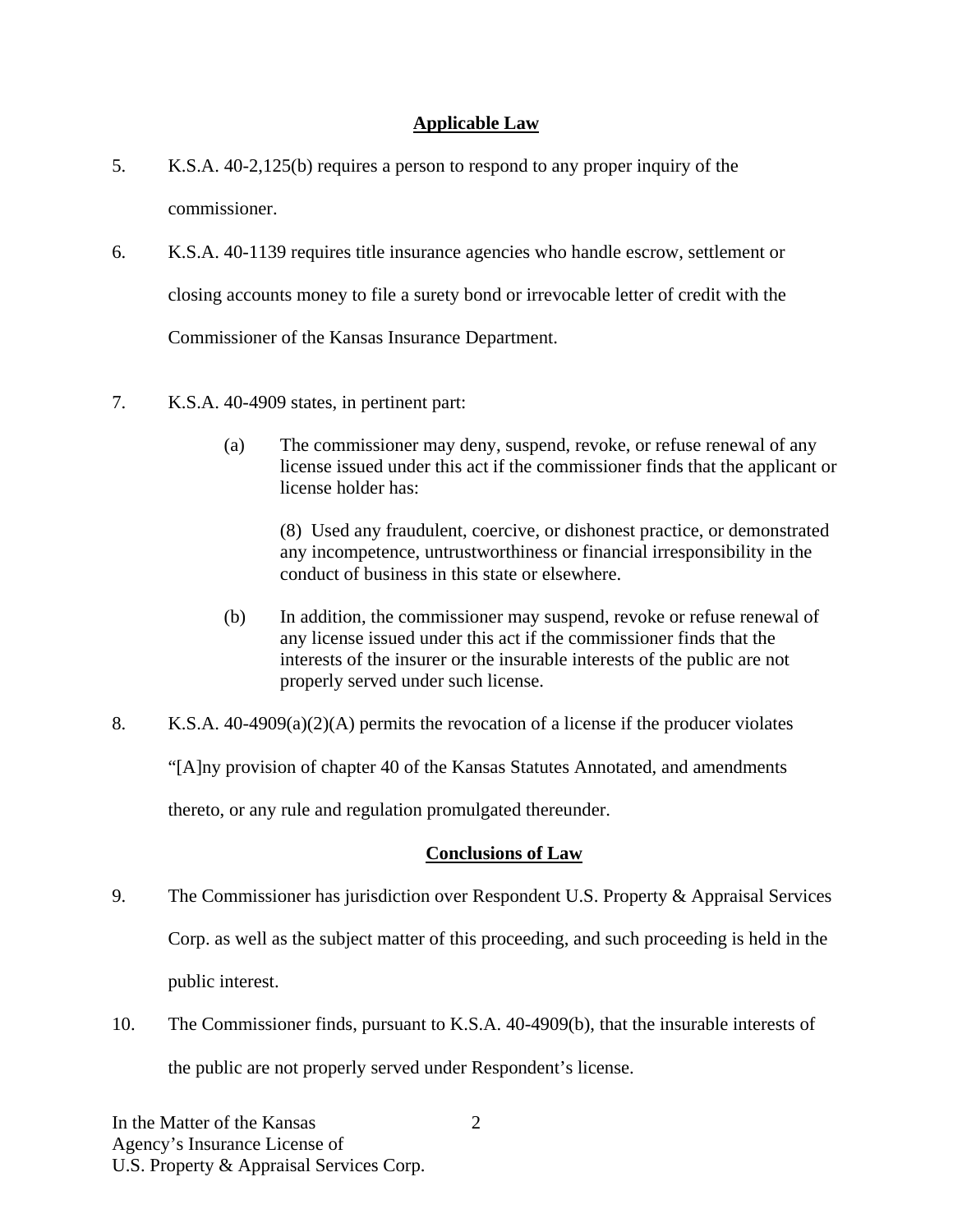11. Accordingly, the Commissioner concludes sufficient grounds exist for the revocation of the insurance agency's license of U.S. Property & Appraisal Services Corp. pursuant to K.S.A. 40-4909(a) and (b).

#### **IT IS THEREFORE ORDERED BY THE COMMISSIONER OF INSURANCE THAT:**

1. The Kansas Insurance Agencies License of **U.S. Property & Appraisal Services Corp.** is hereby **REVOKED** effective the effective date of this Order.

2. **IT IS FURTHER ORDERED** that **U.S. Property & Appraisal Services Corp.** 

shall **CEASE** and **DESIST** from the sale, solicitation or negotiation of insurance and/or receiving compensation deriving from the sale, solicitation or negotiation of insurance conducted after the effective date of this Order.

#### **NOTICE AND OPPORTUNITY FOR HEARING**

**U.S. Property & Appraisal Services Corp.**, within fifteen (15) days of service of this Summary Order, may file with the Kansas Insurance Department a written request for hearing on this Summary Order, as provided by K.S.A. 77-542. In the event a hearing is requested, such request should be directed to:

> John W. Campbell, General Counsel Kansas Insurance Department 420 S.W.  $9<sup>th</sup>$  Street Topeka, Kansas 66612

Any costs incurred as a result of conducting any administrative hearing shall be assessed against the agent/agency who is the subject of the hearing as provided by K.S.A. 40-4909(f). Costs shall include witness fees, mileage allowances, any costs associated with reproduction of documents which become part of the hearing record, and the expense of making a record of the hearing.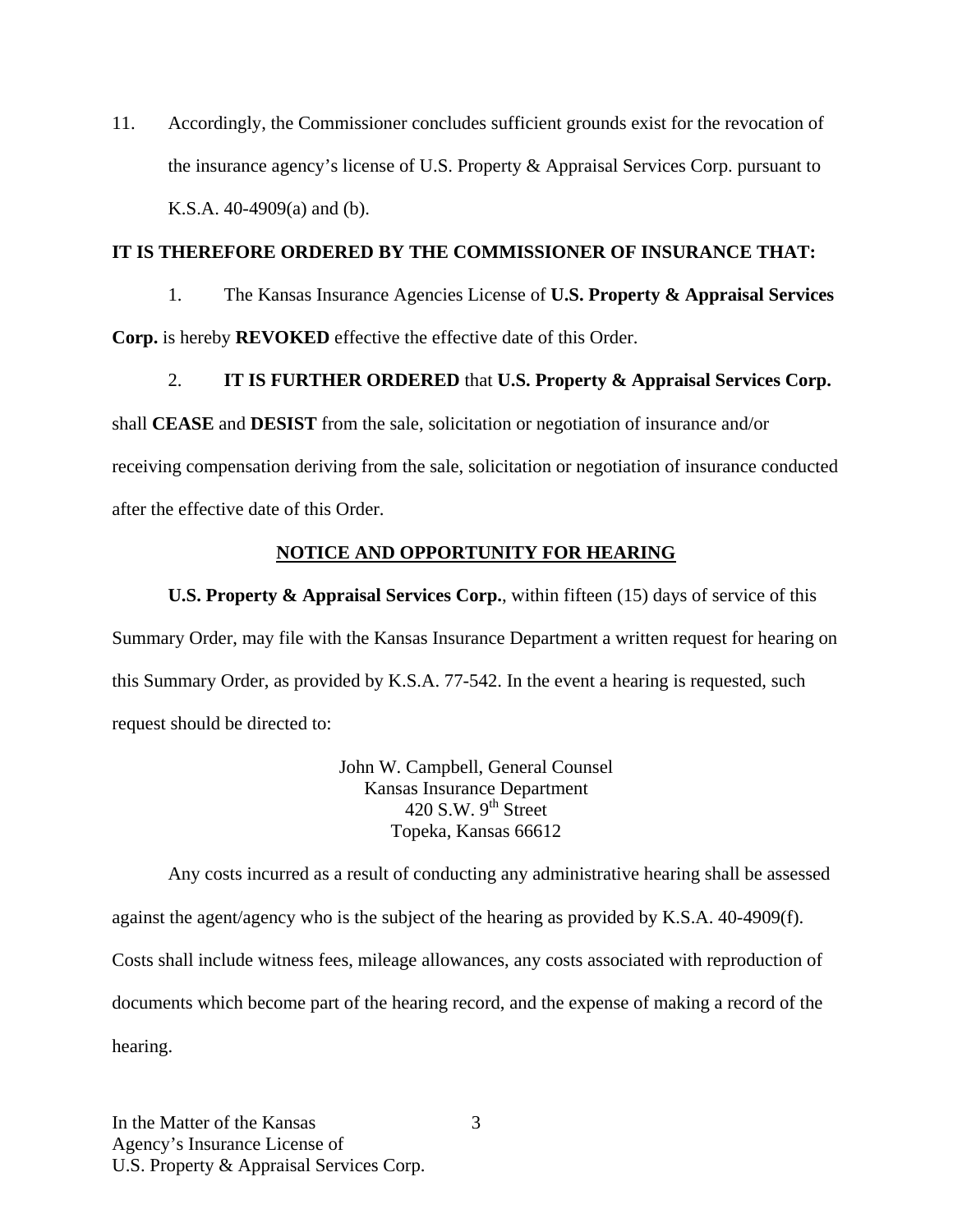If a hearing is not requested, this Summary Order shall become effective as a Final Order,

without further notice, upon the expiration of the fifteen (15) day period for requesting a hearing.

The Final Order will constitute final agency action in the matter.

In the event the Respondent files a petition for judicial review, the agency officer

designated pursuant to K.S.A. 77-613(e) to receive service of a petition for judicial review on

behalf of the Kansas Insurance Department is:

John W. Campbell, General Counsel Kansas Insurance Department 420 S.W.  $9^{th}$  St. Topeka, Kansas 66612

## **IT IS SO ORDERED THIS \_7th\_\_ DAY OF OCTOBER, 2009, IN THE CITY OF TOPEKA, COUNTY OF SHAWNEE, STATE OF KANSAS.**



|                                                  | /s/ Sandy Praeger         |
|--------------------------------------------------|---------------------------|
| NER OF<br><b>DEPARTMENT</b><br><b>CREATED BY</b> | <b>Sandy Praeger</b>      |
|                                                  | Commissioner of Insurance |

 $\angle$ s/ John W. Campbell $\angle$  John W. Campbell General Counsel